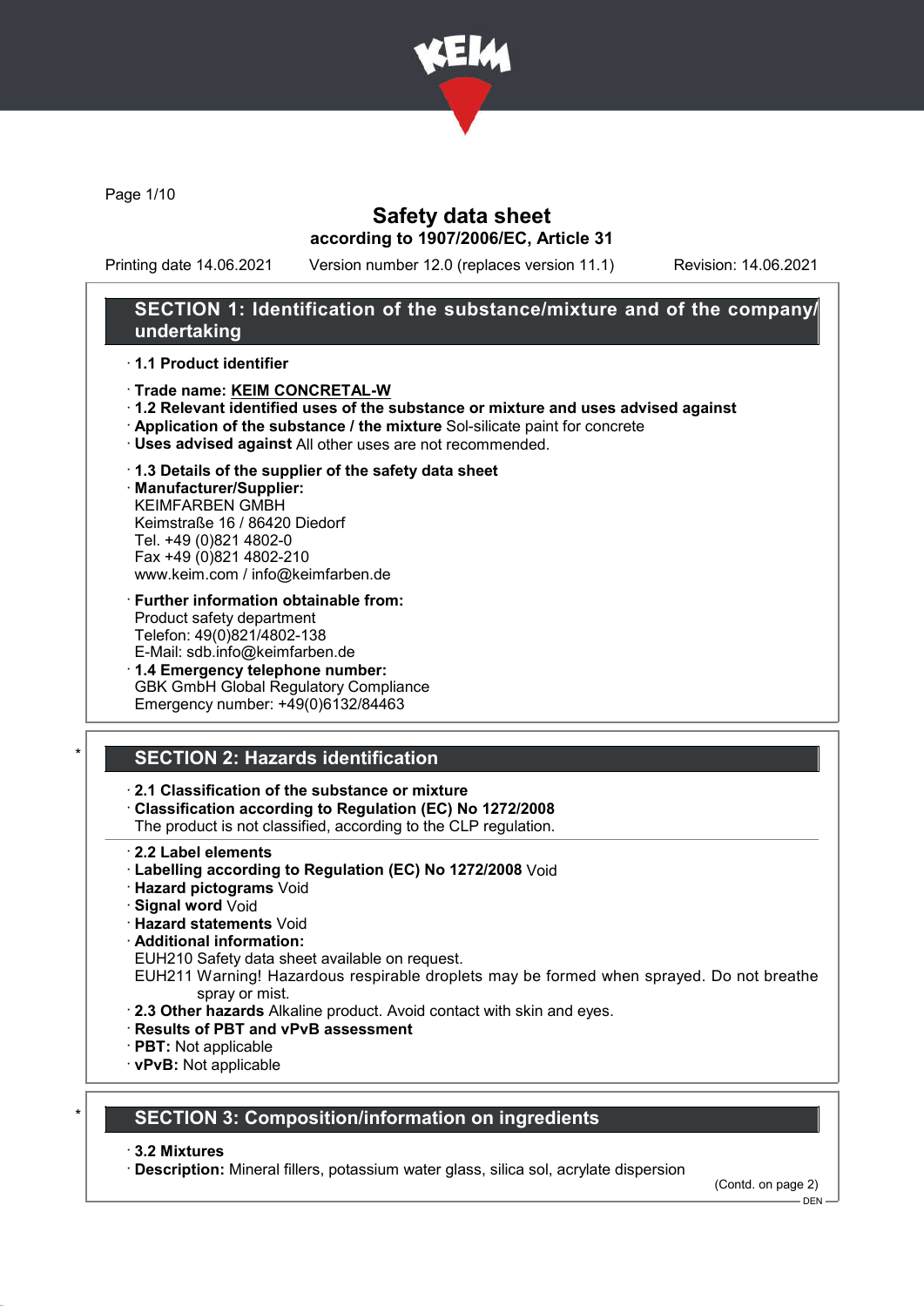

Page 2/10

# Safety data sheet according to 1907/2006/EC, Article 31

Printing date 14.06.2021 Version number 12.0 (replaces version 11.1) Revision: 14.06.2021

#### Trade name: KEIM CONCRETAL-W

| (Contd. of page 1)<br>· Dangerous components:                                                                   |                                                                                                                                                                                                                                                                    |           |
|-----------------------------------------------------------------------------------------------------------------|--------------------------------------------------------------------------------------------------------------------------------------------------------------------------------------------------------------------------------------------------------------------|-----------|
| CAS: 13463-67-7<br>EINECS: 236-675-5<br>Index number: 022-006-00-2<br>Reg.nr.: 01-2119486799-10-<br><b>XXXX</b> | titanium dioxide [in powder form containing 1 % or more $\vert$ 10-25%<br>of particles with aerodynamic diameter $\leq 10 \mu m$ ]<br><b>◆ Carc. 2, H351</b>                                                                                                       |           |
| CAS: 1312-76-1<br>EINECS: 215-199-1<br>Reg.nr.: 01-2119456888-17-<br><b>XXXX</b>                                | Silicic acid, potassium salt<br>$\diamondsuit$ Skin Irrit. 2, H315; Eye Irrit. 2, H319; STOT SE 3,<br>H <sub>335</sub><br>Specific concentration limits:<br>Skin Irrit. 2; H315: $C \ge 40$ %<br>Eye Irrit. 2; H319: $C \ge 40$ %<br>STOT SE 3; H335: $C \ge 40$ % | $< 2.5\%$ |

· Additional information: For the wording of the listed hazard phrases refer to section 16.

## SECTION 4: First aid measures

- · 4.1 Description of first aid measures
- · General information:
- No special measures required.
- When seeing the doctor we suggest to present this safety data sheet.
- · After inhalation: Supply fresh air; consult doctor in case of complaints.
- After skin contact:
- Immediately wash with water and soap and rinse thoroughly.
- Do not use solvents or thinners.
- If skin irritation continues, consult a doctor.
- · After eye contact: Rinse opened eye for several minutes under running water. Then consult a doctor.
- · After swallowing:
- Rinse mouth and throat well with water.

Do not induce vomiting; call for medical help immediately.

- · 4.2 Most important symptoms and effects, both acute and delayed No further relevant information available.
- · 4.3 Indication of any immediate medical attention and special treatment needed No further relevant information available.

## SECTION 5: Firefighting measures

- · 5.1 Extinguishing media
- · Suitable extinguishing agents:
- Product itself does not burn. Co-ordinate fire-fighting measures to the fire surroundings.
- · 5.2 Special hazards arising from the substance or mixture No further relevant information available.
- · 5.3 Advice for firefighters
- · Specila protective equipment: Wear self-contained respiratory protective device.

(Contd. on page 3)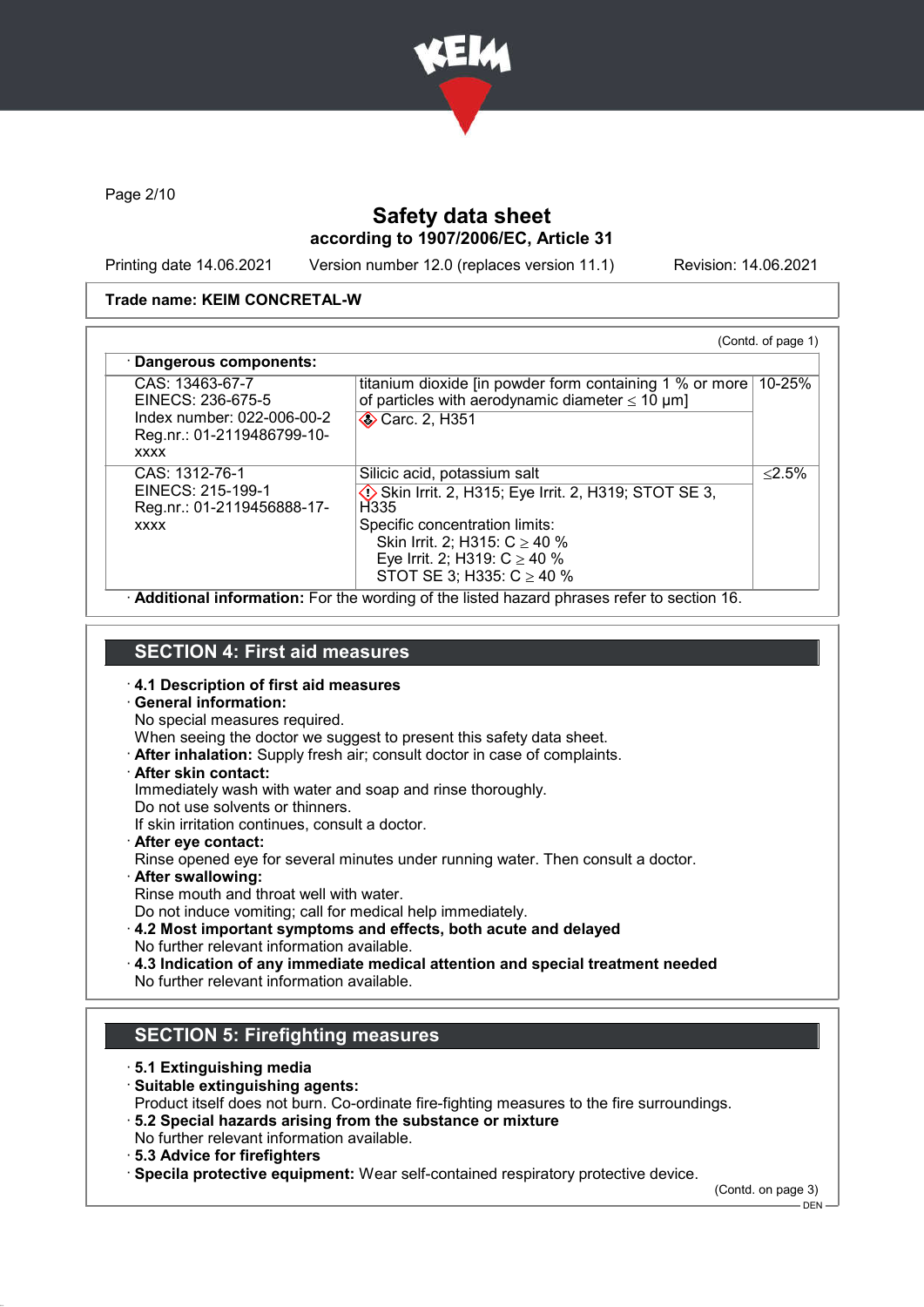

Page 3/10

# Safety data sheet according to 1907/2006/EC, Article 31

Printing date 14.06.2021 Version number 12.0 (replaces version 11.1) Revision: 14.06.2021

#### Trade name: KEIM CONCRETAL-W

#### · Additional information

(Contd. of page 2)

Dispose of fire debris and contaminated fire fighting water in accordance with official regulations. In case of fire do not breathe smoke, fumes and vapours. Cool endangered receptacles with water spray.

# SECTION 6: Accidental release measures

· 6.1 Personal precautions, protective equipment and emergency procedures Ensure adequate ventilation Avoid contact with skin and eyes. Particular danger of slipping on leaked/spilled product. Respect the protection rules (see section 7 a. 8). 6.2 Environmental precautions: Do not allow product to reach soil, sewage system or any water course. Follow local governmental rules and regulations. Dilute with plenty of water. · 6.3 Methods and material for containment and cleaning up: Absorb with liquid-binding material (sand, diatomite, acid binders, universal binders, sawdust). Ensure adequate ventilation. Dispose of the material collected according to regulations. Clear contaminated areas thoroughly.

Flush rests with sufficient amount of water. 6.4 Reference to other sections

See Section 7 for information on safe handling.

See Section 8 for information on personal protection equipment.

See Section 13 for disposal information.

# SECTION 7: Handling and storage

### · 7.1 Precautions for safe handling

Keep receptacles tightly sealed.

Avoid contact with skin and eyes. Do not inhale aerosols.

Ensure good ventilation/exhaustion at the workplace.

See item 8 (8.2) for information about suitable protective equipment and technical precautions. Respect the protection rules.

- Information about fire and explosion protection: The product is not flammable. No special measures required.
- · 7.2 Conditions for safe storage, including any incompatibilities
- · Storage:
- · Requirements to be met by storerooms and receptacles: Keep in the original containers in a cool and dry place.
- Store only in unopened original receptacles.
- · Information about storage in one common storage facility: Do not store together with acids.

(Contd. on page 4)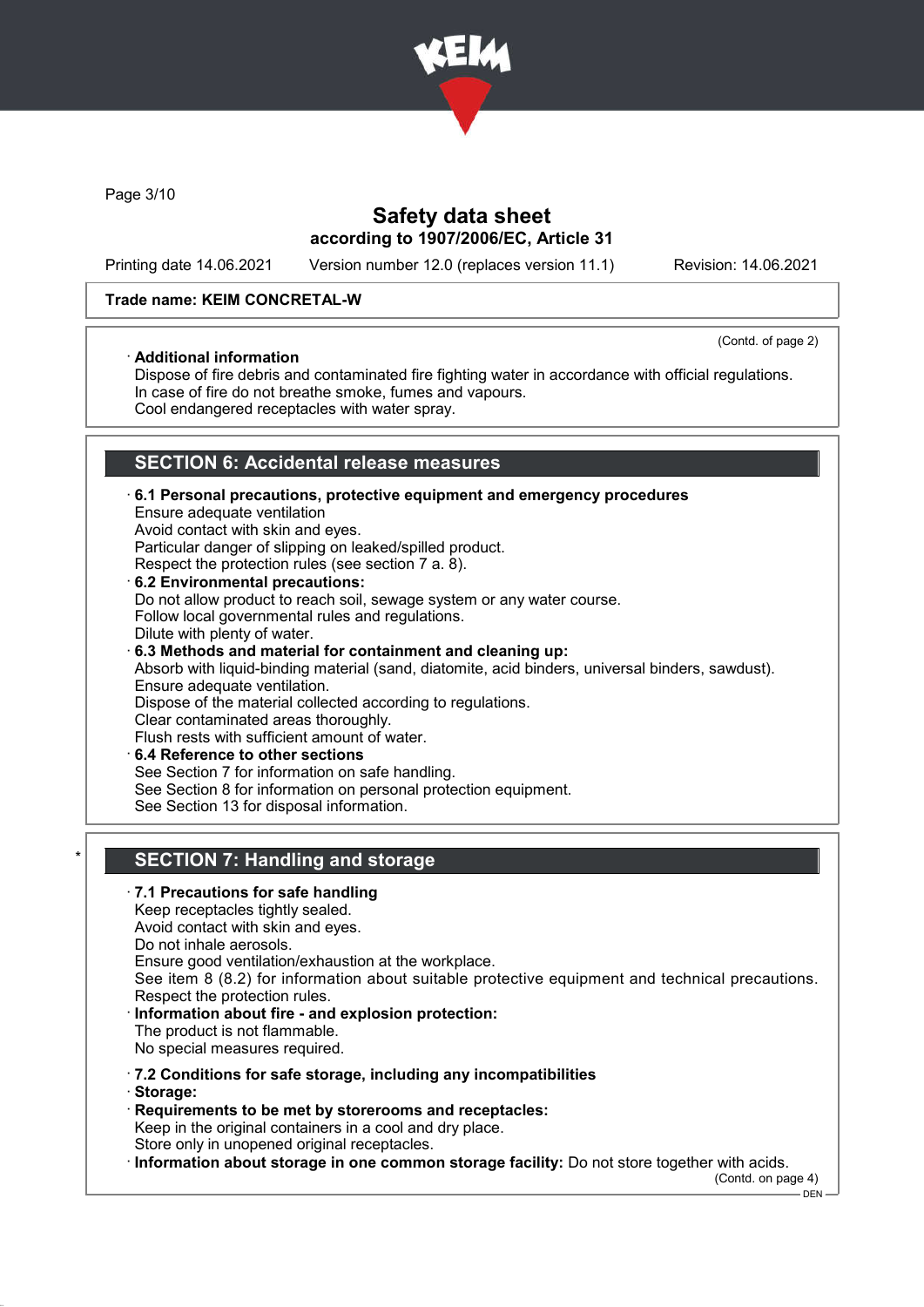

Page 4/10

# Safety data sheet according to 1907/2006/EC, Article 31

Printing date 14.06.2021 Version number 12.0 (replaces version 11.1) Revision: 14.06.2021

(Contd. of page 3)

### Trade name: KEIM CONCRETAL-W

| · Further information about storage conditions:<br>Store in a cool place.<br>Protect from frost.<br>Protect from heat and direct sunlight.<br>Storage class: 12<br>.7.3 Specific end use(s) No further relevant information available.                                                                                                                                                                                                                                                    |
|-------------------------------------------------------------------------------------------------------------------------------------------------------------------------------------------------------------------------------------------------------------------------------------------------------------------------------------------------------------------------------------------------------------------------------------------------------------------------------------------|
| <b>SECTION 8: Exposure controls/personal protection</b>                                                                                                                                                                                                                                                                                                                                                                                                                                   |
| 8.1 Control parameters<br>· Ingredients with limit values that require monitoring at the workplace:<br>alveoles penetrating component                                                                                                                                                                                                                                                                                                                                                     |
| 13463-67-7 titanium dioxide [in powder form containing 1 % or more of particles with<br>aerodynamic diameter $\leq 10$ µm]                                                                                                                                                                                                                                                                                                                                                                |
| AGW (Germany) Long-term value: 1.25* 10** mg/m <sup>3</sup><br>2(II);*alveolengängig**einatembar; AGS, DFG                                                                                                                                                                                                                                                                                                                                                                                |
| 14808-60-7 Quartz (SiO2)                                                                                                                                                                                                                                                                                                                                                                                                                                                                  |
| MAK (Germany) alveolengängige Fraktion                                                                                                                                                                                                                                                                                                                                                                                                                                                    |
| Additional information: The lists valid during the making were used as basis.                                                                                                                                                                                                                                                                                                                                                                                                             |
| · Individual protection measures, such as personal protective equipment<br>· General protective and hygienic measures:<br>Avoid contact with the eyes and skin.<br>Do not inhale aerosols.<br>Wash hands before breaks and at the end of work.<br>Immediately remove all soiled and contaminated clothing.<br><b>Respiratory protection:</b><br>Use suitable respiratory protective device only when aerosol or mist is formed.<br>Filter: P2<br><b>Hand protection Protective gloves</b> |
| · Material of gloves<br>suitable material e.g.:<br>Nitrile impregnated cotton-gloves<br>Recommended thickness of the material: $\geq 0.5$ mm<br>Nitrile rubber, NBR<br>Recommended thickness of the material: $\geq 0.4$ mm                                                                                                                                                                                                                                                               |
| Butyl rubber, BR<br>Recommended thickness of the material: $\geq 0.7$ mm<br>The selection of the suitable gloves does not only depend on the material, but also on further marks<br>of quality and varies from manufacturer to manufacturer. As the product is a preparation of several<br>substances, the resistance of the glove material can not be calculated in advance and has therefore<br>to be checked prior to the application.<br>Penetration time of glove material           |
| Value for the permeation: level $\geq 6$ (480 min)<br>The determined penetration times according to EN 16523-1:2015 are not performed under practical<br>conditions. Therefore a maximum wearing time, which corresponds to 50% of the penetration time,                                                                                                                                                                                                                                  |
| is recommended.<br>(Contd. on page 5)                                                                                                                                                                                                                                                                                                                                                                                                                                                     |
| - DEN                                                                                                                                                                                                                                                                                                                                                                                                                                                                                     |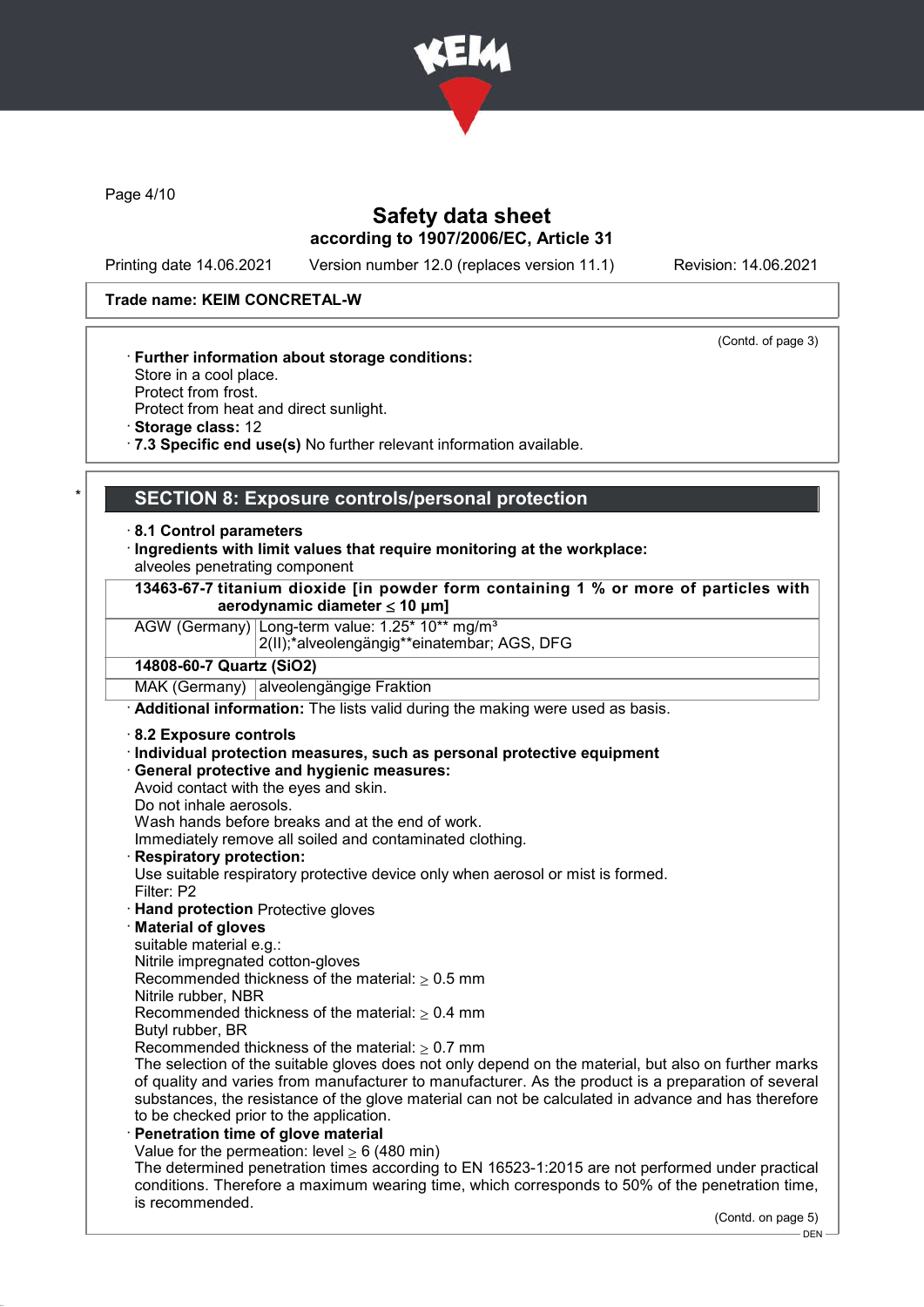

Page 5/10

# Safety data sheet according to 1907/2006/EC, Article 31

Printing date 14.06.2021 Version number 12.0 (replaces version 11.1) Revision: 14.06.2021

### Trade name: KEIM CONCRETAL-W

- · Eye/face protection Tightly sealed goggles
- · Body protection:
- Protective work clothing
- After contact with skin wash thoroughly with water and apply lotion.
- · Environmental exposure controls See Section 12 and 6.2

### SECTION 9: Physical and chemical properties

| 9.1 Information on basic physical and chemical properties |                                                |
|-----------------------------------------------------------|------------------------------------------------|
| <b>General Information</b>                                |                                                |
| · Colour:                                                 | Different, according to colouring.             |
| · Odour:                                                  | Characteristic                                 |
| · Odour threshold:                                        | Not determined                                 |
| · Melting point/freezing point:                           | Not determined                                 |
| <b>Boiling point or initial boiling point and</b>         |                                                |
| boiling range                                             | >100 °C                                        |
| · Flammability                                            | Not applicable                                 |
| · Lower and upper explosion limit                         |                                                |
| · Lower:                                                  | Not applicable                                 |
| · Upper:                                                  | Not applicable                                 |
| · Flash point:                                            | Not applicable                                 |
| · Auto-ignition temperature:                              | Product is not selfigniting.                   |
| Decomposition temperature:                                | Not determined                                 |
| $\cdot$ pH at 20 $\degree$ C                              | $~11*$                                         |
| · Viscosity:                                              |                                                |
| <b>Kinematic viscosity</b>                                | Not determined                                 |
| Dynamic at 20 °C:                                         | 1000-1400* mPas                                |
| · Solubility                                              |                                                |
| · water:                                                  | Fully miscible                                 |
| · Partition coefficient n-octanol/water (log              |                                                |
| value)                                                    | Not applicable                                 |
| · Vapour pressure at 20 °C:                               | $~23$ hPa                                      |
| · Density and/or relative density                         |                                                |
| Density at 20 °C:                                         | 1.5-1.8 $*$ g/cm <sup>3</sup>                  |
| · Relative density                                        | Not determined                                 |
| · Vapour density                                          | Not applicable.                                |
| · 9.2 Other information                                   | * The values are for freshly produced material |
|                                                           | and may change with the time.                  |
| · Appearance:                                             |                                                |
| $\cdot$ Form:                                             | Pasty                                          |
| · Important information on protection of health           |                                                |
| and environment, and on safety.                           |                                                |
| · Ignition temperature:                                   | Not determined                                 |
| <b>Explosive properties:</b>                              | Product does not present an explosion hazard.  |
|                                                           | (Contd. on page 6)                             |
|                                                           | $\rightharpoonup$ DEN                          |

(Contd. of page 4)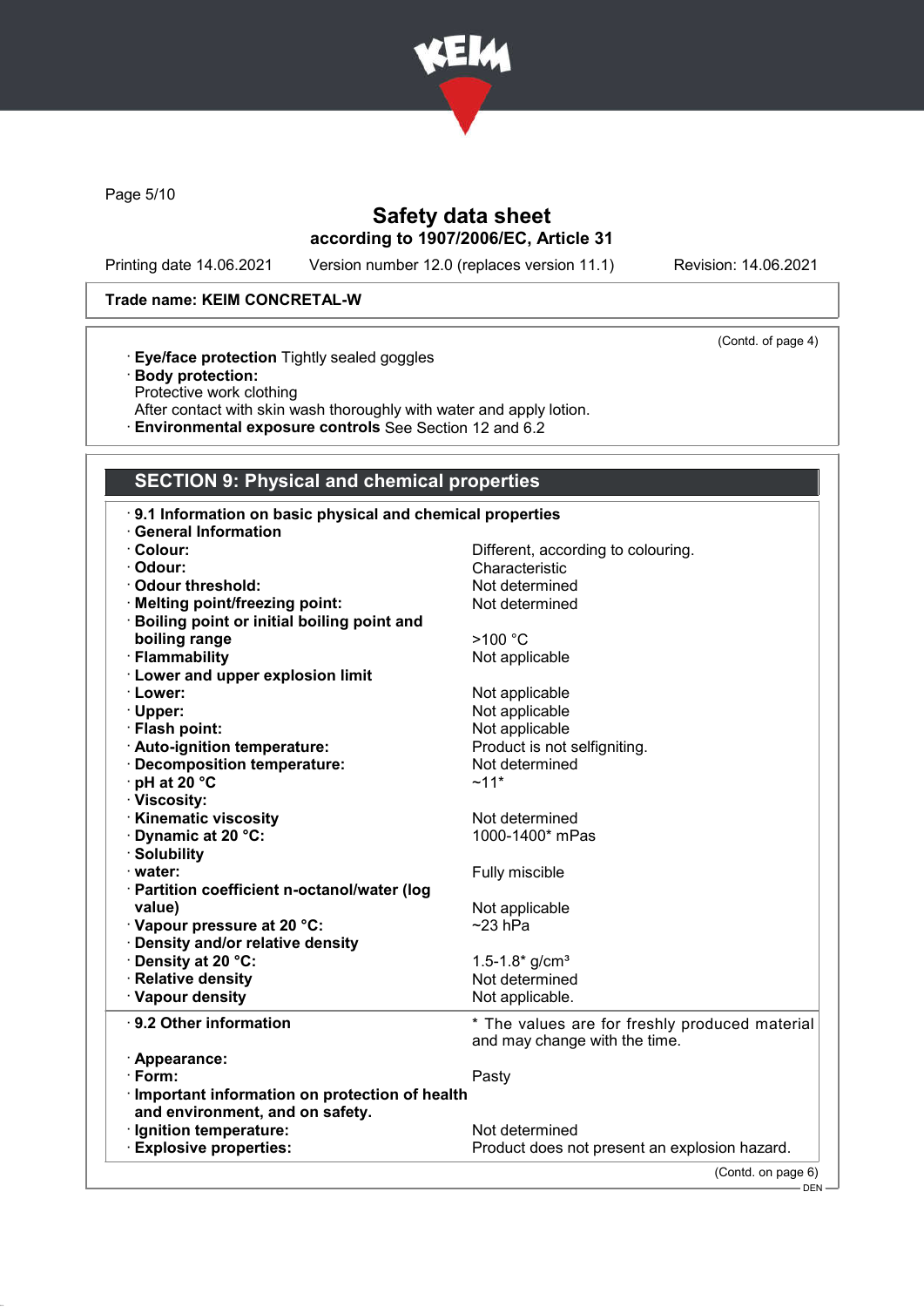

Page 6/10

# Safety data sheet according to 1907/2006/EC, Article 31

Printing date 14.06.2021 Version number 12.0 (replaces version 11.1) Revision: 14.06.2021

#### Trade name: KEIM CONCRETAL-W

|                                               | (Contd. of page 5) |
|-----------------------------------------------|--------------------|
| Change in condition                           |                    |
| · Softening point/range                       |                    |
| · Oxidising properties:                       | Not applicable     |
| <b>Evaporation rate</b>                       | Not applicable.    |
| Information with regard to physical hazard    |                    |
| classes                                       |                    |
| · Explosives                                  | Void               |
| · Flammable gases                             | Void               |
| · Aerosols                                    | Void               |
| · Oxidising gases                             | Void               |
| · Gases under pressure                        | Void               |
| · Flammable liquids                           | Void               |
| · Flammable solids                            | Void               |
| $\cdot$ Self-reactive substances and mixtures | Void               |
| · Pyrophoric liquids                          | Void               |
| · Pyrophoric solids                           | Void               |
| · Self-heating substances and mixtures        | Void               |
| · Substances and mixtures, which emit         |                    |
| flammable gases in contact with water         | Void               |
| <b>Oxidising liquids</b>                      | Void               |
| Oxidising solids                              | Void               |
| · Organic peroxides                           | Void               |
| Corrosive to metals                           | Void               |
| <b>Desensitised explosives</b>                | Void               |

# SECTION 10: Stability and reactivity

- · 10.1 Reactivity No further relevant information available.
- · 10.2 Chemical stability Stable under normal conditions of storage and use.
- · Thermal decomposition / conditions to be avoided:
- No decomposition if used according to specifications.
- · 10.3 Possibility of hazardous reactions No dangerous reactions known.
- · 10.4 Conditions to avoid No further relevant information available.
- · 10.5 Incompatible materials: Acids
- · 10.6 Hazardous decomposition products:
- No hazardous decomposition products if stored and handled as prescribed.

### **SECTION 11: Toxicological information**

· 11.1 Information on hazard classes as defined in Regulation (EC) No 1272/2008

· Acute toxicity Based on available data, the classification criteria are not met.

(Contd. on page 7)

<sup>-</sup> DEN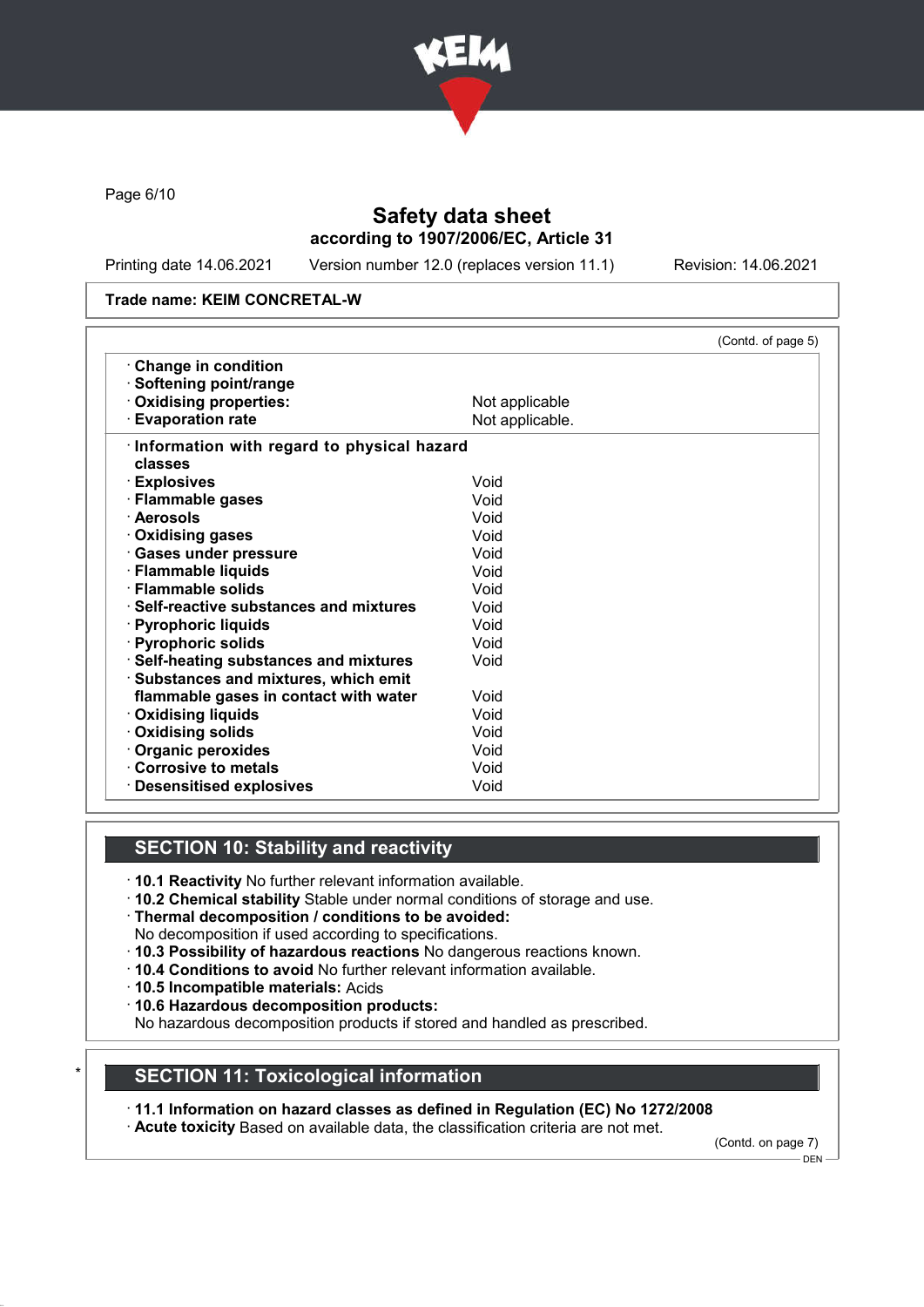

Page 7/10

# Safety data sheet according to 1907/2006/EC, Article 31

Printing date 14.06.2021 Version number 12.0 (replaces version 11.1) Revision: 14.06.2021

### Trade name: KEIM CONCRETAL-W

| 13463-67-7 titanium dioxide [in powder form containing 1 % or more of particles with<br>aerodynamic diameter $\leq 10$ µm]<br>Inhalative $ ATE \text{ mix } (4h)   > 5 \text{ mg/l } (inhalation)$<br>ATE mix<br>>2,000 mg/kg (dermal)                                                                                                                                                                                                                                                                                                                                                                                                                                                                                                                                                                                                                                                                                                                                                                                                      |
|---------------------------------------------------------------------------------------------------------------------------------------------------------------------------------------------------------------------------------------------------------------------------------------------------------------------------------------------------------------------------------------------------------------------------------------------------------------------------------------------------------------------------------------------------------------------------------------------------------------------------------------------------------------------------------------------------------------------------------------------------------------------------------------------------------------------------------------------------------------------------------------------------------------------------------------------------------------------------------------------------------------------------------------------|
|                                                                                                                                                                                                                                                                                                                                                                                                                                                                                                                                                                                                                                                                                                                                                                                                                                                                                                                                                                                                                                             |
|                                                                                                                                                                                                                                                                                                                                                                                                                                                                                                                                                                                                                                                                                                                                                                                                                                                                                                                                                                                                                                             |
|                                                                                                                                                                                                                                                                                                                                                                                                                                                                                                                                                                                                                                                                                                                                                                                                                                                                                                                                                                                                                                             |
| $>2,000$ mg/kg (orally)                                                                                                                                                                                                                                                                                                                                                                                                                                                                                                                                                                                                                                                                                                                                                                                                                                                                                                                                                                                                                     |
| 3,500 mg/kg /Oral (rat) (90d)<br>NOAEL                                                                                                                                                                                                                                                                                                                                                                                                                                                                                                                                                                                                                                                                                                                                                                                                                                                                                                                                                                                                      |
| during inhalation: Irritant effect possible.<br>during swallowing: Irritant effect possible<br>Respiratory or skin sensitisation Based on available data, the classification criteria are not met.<br>. Germ cell mutagenicity Based on available data, the classification criteria are not met.<br>· Carcinogenicity Based on available data, the classification criteria are not met.<br>· Reproductive toxicity Based on available data, the classification criteria are not met.<br>STOT-single exposure Based on available data, the classification criteria are not met.<br>STOT-repeated exposure Based on available data, the classification criteria are not met.<br>· Aspiration hazard Based on available data, the classification criteria are not met.<br>Other information (about experimental toxicology):<br>Experimental analysis are not available.<br>The product was not tested. The statements on toxicology have been derived from the properties of<br>the individual components.<br>· Subacute to chronic toxicity: |
| <b>Repeated dose toxicity</b>                                                                                                                                                                                                                                                                                                                                                                                                                                                                                                                                                                                                                                                                                                                                                                                                                                                                                                                                                                                                               |
| 13463-67-7 titanium dioxide [in powder form containing 1 % or more of particles with<br>aerodynamic diameter $\leq$ 10 µm]                                                                                                                                                                                                                                                                                                                                                                                                                                                                                                                                                                                                                                                                                                                                                                                                                                                                                                                  |
| Inhalative   NOAEC   10 mg/m <sup>3</sup> (rat) (90d)                                                                                                                                                                                                                                                                                                                                                                                                                                                                                                                                                                                                                                                                                                                                                                                                                                                                                                                                                                                       |
| · CMR effects (carcinogenity, mutagenicity and toxicity for reproduction) Not applicable<br>11.2 Information on other hazards                                                                                                                                                                                                                                                                                                                                                                                                                                                                                                                                                                                                                                                                                                                                                                                                                                                                                                               |
| <b>Endocrine disrupting properties</b>                                                                                                                                                                                                                                                                                                                                                                                                                                                                                                                                                                                                                                                                                                                                                                                                                                                                                                                                                                                                      |
| None of the ingredients is listed.                                                                                                                                                                                                                                                                                                                                                                                                                                                                                                                                                                                                                                                                                                                                                                                                                                                                                                                                                                                                          |
| Berious eye damage/irritation In case of longer exposure, irritating effect is possible.                                                                                                                                                                                                                                                                                                                                                                                                                                                                                                                                                                                                                                                                                                                                                                                                                                                                                                                                                    |

# · 12.1 Toxicity

· Aquatic toxicity:

13463-67-7 titanium dioxide [in powder form containing 1 % or more of particles with aerodynamic diameter ≤ 10 μm]

- NOEC ≥100,000 mg/kg (sediment fresh water)
- EC50  $\vert$  >100 mg/kg (freshwater alga) (OECD 201)
- EC 50 >10,000 mg/l (algae) (ISO 10253)
- LC 50  $|$  >10,000 mg/l (marine fish) (OECD 203)

(Contd. on page 8)

 $-$  DEN  $-$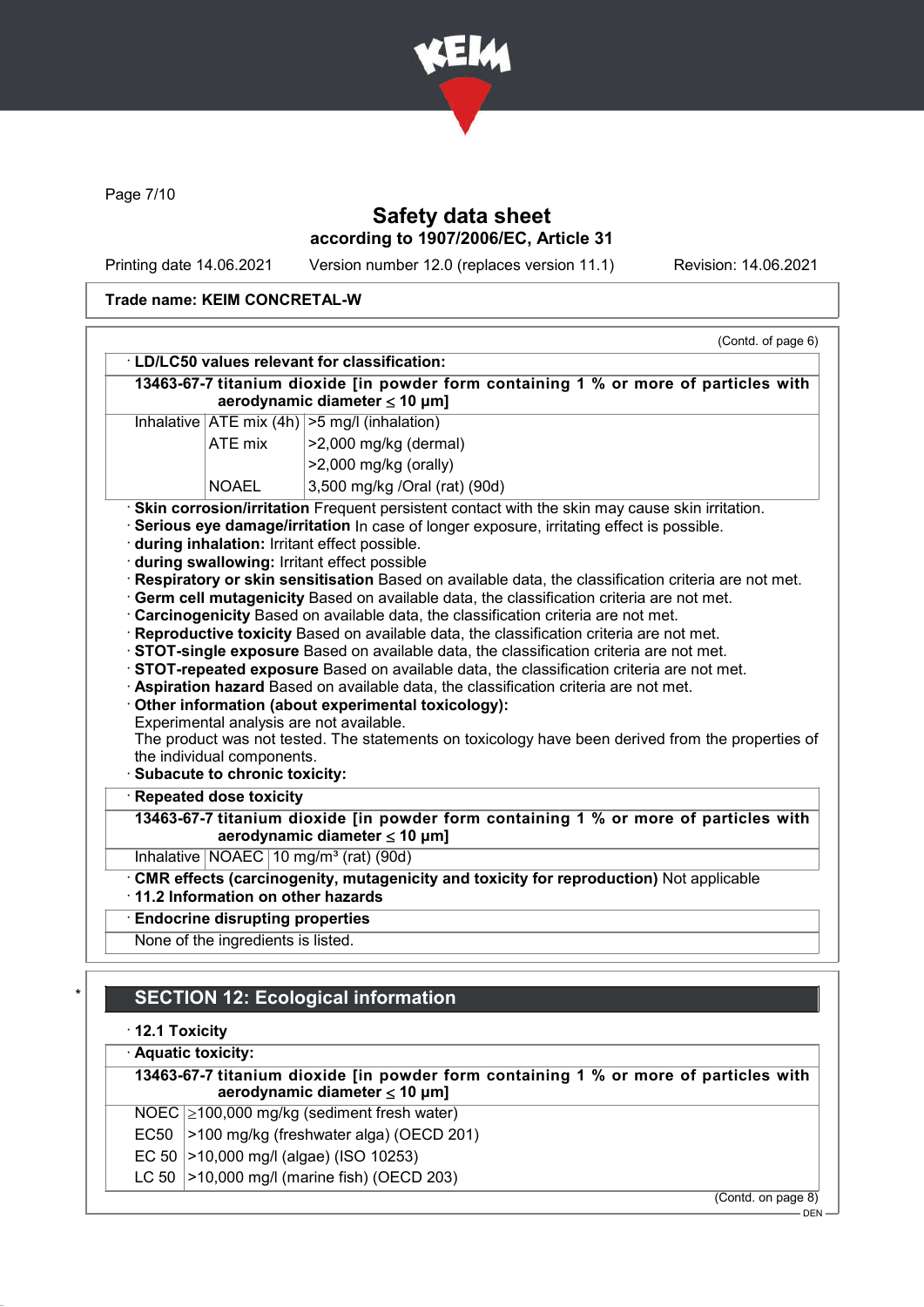

Page 8/10

# Safety data sheet according to 1907/2006/EC, Article 31

Printing date 14.06.2021 Version number 12.0 (replaces version 11.1) Revision: 14.06.2021

#### Trade name: KEIM CONCRETAL-W

| (Contd. of page 7)                                                                                 |
|----------------------------------------------------------------------------------------------------|
| >1,000 mg/l (freshwater fish) (EPA-540/9-85-006)                                                   |
| >1,000 mg/l (daphnia) (OECD 202)                                                                   |
| 12.2 Persistence and degradability No further relevant information available.                      |
| · 12.3 Bioaccumulative potential No further relevant information available.                        |
| . 12.4 Mobility in soil No further relevant information available.                                 |
| ⋅12.5 Results of PBT and vPvB assessment                                                           |
| · PBT: Not applicable                                                                              |
| · vPvB: Not applicable                                                                             |
| 12.6 Endocrine disrupting properties                                                               |
| The product does not contain substances with endocrine disrupting properties.                      |
| 12.7 Other adverse effects                                                                         |
| · Additional ecological information:                                                               |
| · AOX-indication:                                                                                  |
| Due to the substance of content which do not include organic jointed halogens, the product can not |
| take influence on the AOX-load of the waste water.                                                 |
| $\cdot$ According to the formulation contains the following heavy metals and compounds from the    |
| EU guideline NO. 2006/11/EC:                                                                       |
| The product contains TiO2, BaSO4.                                                                  |
| <b>General notes:</b>                                                                              |
| At present there are no ecotoxicological assessments.                                              |
| The statements on ecotoxicology have been derived from the properties of the individual            |
| components.<br>Do not allow product to reach ground water, water course or sewage system.          |
| Water hazard class 1 (German Regulation) (Self-assessment): slightly hazardous for water           |
|                                                                                                    |
|                                                                                                    |
| <b>SECTION 13: Disposal considerations</b>                                                         |
| ⋅13.1 Waste treatment methods                                                                      |
| $\cdot$ Recommendation                                                                             |
| Must not be disposed with beyseledd gerbege. De not ellew product to reach courage overan          |

Must not be disposed with household garbage. Do not allow product to reach sewage system. Disposal must be made according to official regulations.

#### · European waste catalogue

08 01 12 waste paint and varnish other than those mentioned in 08 01 11

· Uncleaned packaging:

- · Recommendation: Disposal must be made according to official regulations.
- · Recommended cleansing agents: Water, if necessary with cleansing agents.

### SECTION 14: Transport information

· 14.1 UN number or ID number · ADR, IMDG, IATA Void

(Contd. on page 9) DEN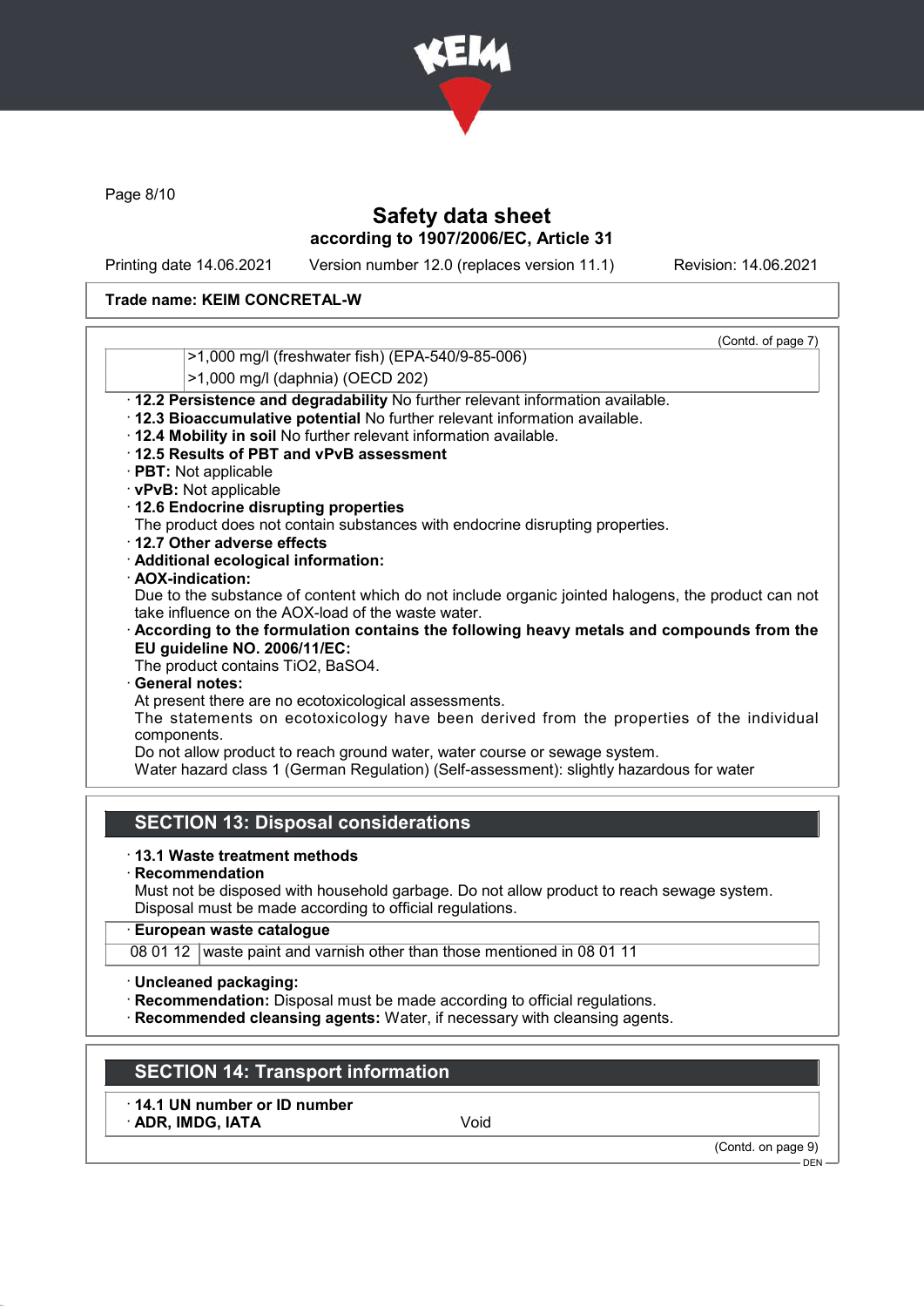

Page 9/10

# Safety data sheet according to 1907/2006/EC, Article 31

Printing date 14.06.2021 Version number 12.0 (replaces version 11.1) Revision: 14.06.2021

Trade name: KEIM CONCRETAL-W

|                                                                                | (Contd. of page 8)                                            |
|--------------------------------------------------------------------------------|---------------------------------------------------------------|
| 14.2 UN proper shipping name<br>· ADR, IMDG, IATA                              | Void                                                          |
| · 14.3 Transport hazard class(es)                                              |                                                               |
| · ADR, IMDG, IATA<br>· Class                                                   | Void                                                          |
| $\cdot$ 14.4 Packing group<br>· ADR, IMDG, IATA                                | Void                                                          |
| 14.5 Environmental hazards:<br>$\cdot$ Marine pollutant:                       | No                                                            |
| 14.6 Special precautions for user                                              | Not applicable                                                |
| $\cdot$ 14.7 Maritime transport in bulk according to<br><b>IMO instruments</b> | Not applicable                                                |
| · Transport/Additional information:                                            | No dangerous good in sense of these transport<br>regulations. |
| · UN "Model Regulation":                                                       | Void                                                          |

# **SECTION 15: Regulatory information**

- · 15.1 Safety, health and environmental regulations/legislation specific for the substance or mixture
- Labelling according to Regulation (EC) No 1272/2008

For information on labelling please refer to section 2 of this document.

· Directive 2012/18/EU

· Named dangerous substances - ANNEX I None of the ingredients is listed.

· LIST OF SUBSTANCES SUBJECT TO AUTHORISATION (ANNEX XIV)

None of the ingredients is listed.

· DIRECTIVE 2011/65/EU on the restriction of the use of certain hazardous substances in electrical and electronic equipment – Annex II

None of the ingredients is listed.

· REGULATION (EU) 2019/1148

Annex I - RESTRICTED EXPLOSIVES PRECURSORS (Upper limit value for the purpose of licensing under Article 5(3))

None of the ingredients is listed.

## Annex II - REPORTABLE EXPLOSIVES PRECURSORS

None of the ingredients is listed.

### · National regulations:

· Waterhazard class: Water hazard class 1 (Self-assessment): slightly hazardous for water.

(Contd. on page 10)